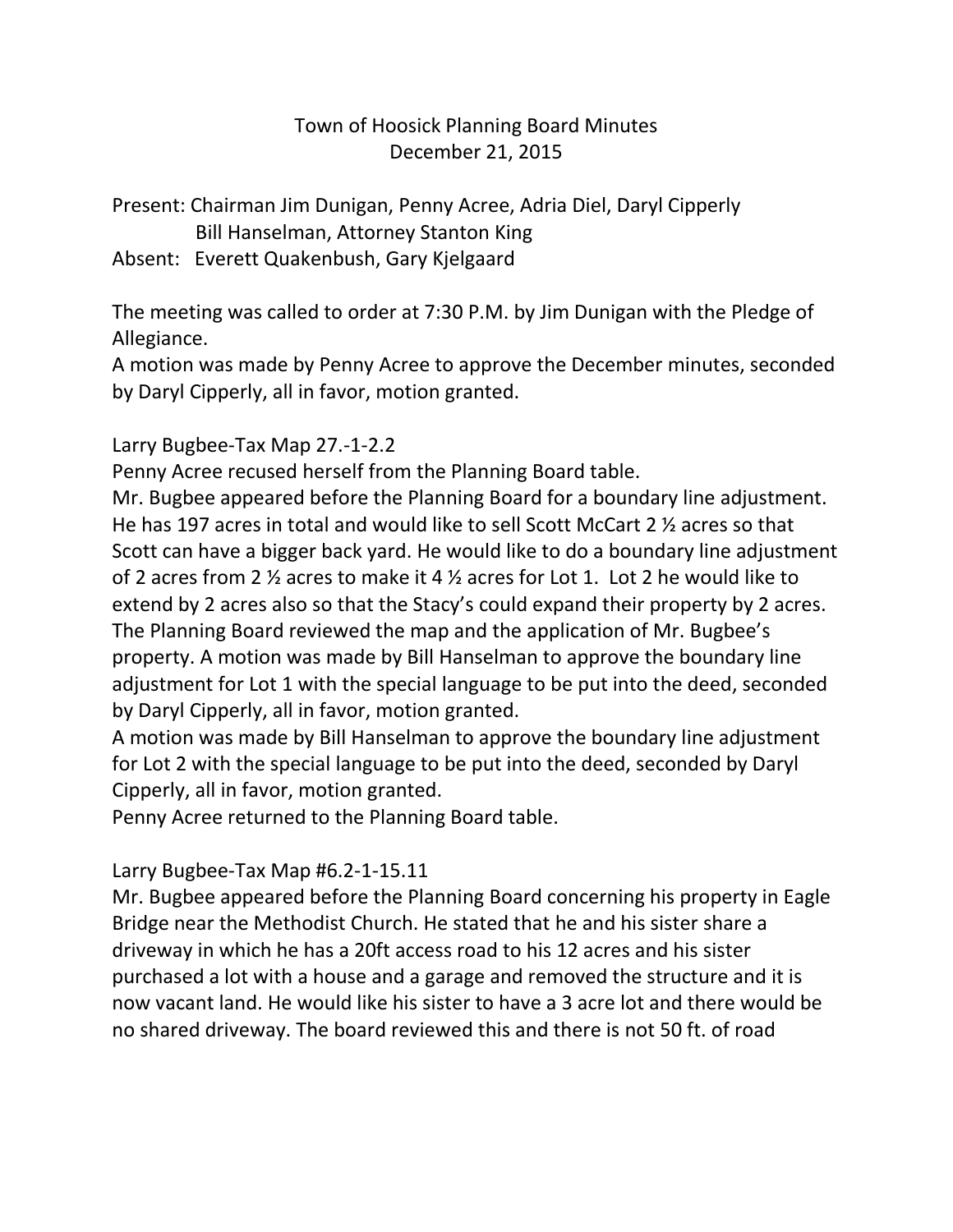# Town of Hoosick Planning Board Meeting December 21, 2015 Page 2 of 3

frontage that is required. The Planning board suggested that Larry Bugbee appear at the Zoning Board meeting to request an area variance.

## Lester Goodermote- Tax Map #17-2-7.1

Wendy Larson appeared for Mr. Goodermote to request a boundary line adjustment of the 1.91 acres to Monty Wolfrum. The land was previously approved for a subdivision but now they would like to add this 1.91 acres to Mr. Wolfrum's land that he purchased on the property. The Planning Board stated this would be reconfiguring a 2 lot subdivision previously approved. A motion was made by Adria Diel to redeclare this a 2 lot simple subdivision, seconded by Penny Acree, all in favor, motion granted.

### Mark Cottrell:

Mr. Cottrell appeared before the Planning Board to ask some questions concerning a boundary line adjustment. Brian Winston is on the east part of his property. Brian owns 100 acres and Mr. Cottrell would like to sell 30 acres to Mr. Winston. The board reviewed the map and discussed boundary line adjustment and subdivision with Mr. Cottrell. Mr. Cottrell will be on the agenda in January.

### Bruce Patire

Mr. Patire appeared before the Planning Board to discuss the property at 185 Hill Road. The property has 43 acres and he would like to do a boundary line adjustment of 3 acres to Mr. Barber. He would like to sell 6.6 acres of the property to Jerry McAuliffe. The board reviewed the map and application and this was considered Mr. Patire's initial conference. Mr. Patire will be on the agenda in January for a boundary line adjustment and a 2 lot simple subdivision.

The Planning Board discussed the meetings of January 2016 and February 2016 and due to the holidays on the  $3<sup>rd</sup>$  Mondays of the months the meetings will be held on January 25, 2016 and February 22, 2016 at 7:30 P.M.